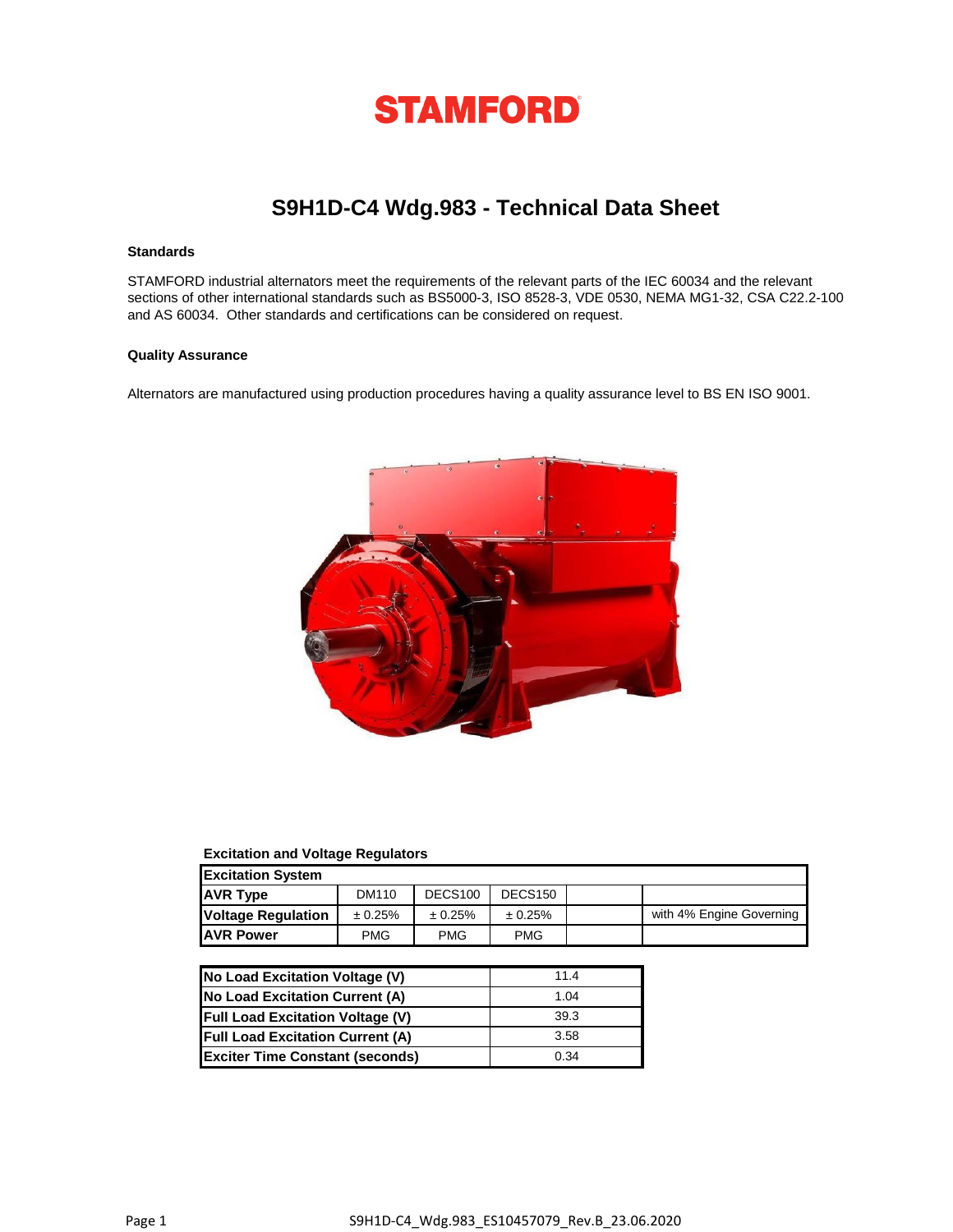

| <b>Electrical Data</b>                                           |                                                                    |                                                           |  |  |  |  |  |
|------------------------------------------------------------------|--------------------------------------------------------------------|-----------------------------------------------------------|--|--|--|--|--|
| <b>Insulation System</b>                                         |                                                                    | Н                                                         |  |  |  |  |  |
| <b>Stator Winding</b>                                            | Double Layer Lap                                                   |                                                           |  |  |  |  |  |
| <b>Winding Pitch</b>                                             |                                                                    | 2/3                                                       |  |  |  |  |  |
| <b>Winding Leads</b>                                             |                                                                    | 6                                                         |  |  |  |  |  |
| <b>Winding Number</b>                                            |                                                                    | 983                                                       |  |  |  |  |  |
| Number of Poles                                                  |                                                                    | 4                                                         |  |  |  |  |  |
| IP Rating                                                        |                                                                    | IP <sub>23</sub>                                          |  |  |  |  |  |
| <b>RFI Suppression</b>                                           | BS EN 61000-6-2 & BS EN 61000-6-4, VDE 0875G, VDE 0875N.           | Refer to factory for others                               |  |  |  |  |  |
| <b>Waveform Distortion</b>                                       |                                                                    | NO LOAD < 1.5% NON-DISTORTING BALANCED LINEAR LOAD < 5.0% |  |  |  |  |  |
| <b>Short Circuit Ratio</b>                                       |                                                                    | 1/Xd                                                      |  |  |  |  |  |
| Steady State X/R Ratio                                           |                                                                    | 19.08                                                     |  |  |  |  |  |
|                                                                  |                                                                    | <b>50 Hz</b>                                              |  |  |  |  |  |
| Telephone Interference                                           |                                                                    | <b>THF&lt;2%</b>                                          |  |  |  |  |  |
| Cooling Air Flow                                                 |                                                                    | $2.78$ m $\frac{3}{sec}$                                  |  |  |  |  |  |
| Voltage Star (V)                                                 | 10500                                                              | 11000                                                     |  |  |  |  |  |
| Voltage Parallel Star (V)                                        |                                                                    |                                                           |  |  |  |  |  |
| Voltage Delta (V)                                                |                                                                    |                                                           |  |  |  |  |  |
| kVA Base Rating (Class H) for<br>Reactance Values (kVA)          | 2340                                                               | 2340                                                      |  |  |  |  |  |
| <b>Saturated Values in Per Unit at Base Ratings and Voltages</b> |                                                                    |                                                           |  |  |  |  |  |
| Xd Dir. Axis Synchronous                                         | 2.364                                                              | 2.154                                                     |  |  |  |  |  |
| X'd Dir. Axis Transient                                          | 0.214                                                              | 0.195                                                     |  |  |  |  |  |
| X"d Dir. Axis Subtransient                                       | 0.153                                                              | 0.139                                                     |  |  |  |  |  |
| Xq Quad. Axis Reactance                                          | 1.164                                                              | 1.061                                                     |  |  |  |  |  |
| X"q Quad. Axis Subtransient                                      | 0.236                                                              | 0.215                                                     |  |  |  |  |  |
| XL Stator Leakage Reactance                                      | 0.123                                                              | 0.112                                                     |  |  |  |  |  |
| X2 Negative Sequence Reactance                                   | 0.200                                                              | 0.182                                                     |  |  |  |  |  |
| X0 Zero Sequence Reactance                                       | 0.035                                                              | 0.032                                                     |  |  |  |  |  |
|                                                                  | <b>Unsaturated Values in Per Unit at Base Ratings and Voltages</b> |                                                           |  |  |  |  |  |
| Xd Dir. Axis Synchronous                                         | 2.837                                                              | 2.585                                                     |  |  |  |  |  |
| X'd Dir. Axis Transient                                          | 0.246                                                              | 0.224                                                     |  |  |  |  |  |
| X"d Dir. Axis Subtransient                                       | 0.179                                                              | 0.163                                                     |  |  |  |  |  |
| Xq Quad. Axis Reactance                                          | 1.199                                                              | 1.093                                                     |  |  |  |  |  |
| X"q Quad. Axis Subtransient                                      | 0.283                                                              | 0.258                                                     |  |  |  |  |  |
| XL Stator Leakage Reactance                                      | 0.139                                                              | 0.127                                                     |  |  |  |  |  |
| XIr Rotor Leakage Reactance                                      | 0.240                                                              | 0.219                                                     |  |  |  |  |  |
| X2 Negative Sequence Reactance                                   | 0.240                                                              | 0.218                                                     |  |  |  |  |  |
| X0 Zero Sequence Reactance                                       | 0.041                                                              | 0.037                                                     |  |  |  |  |  |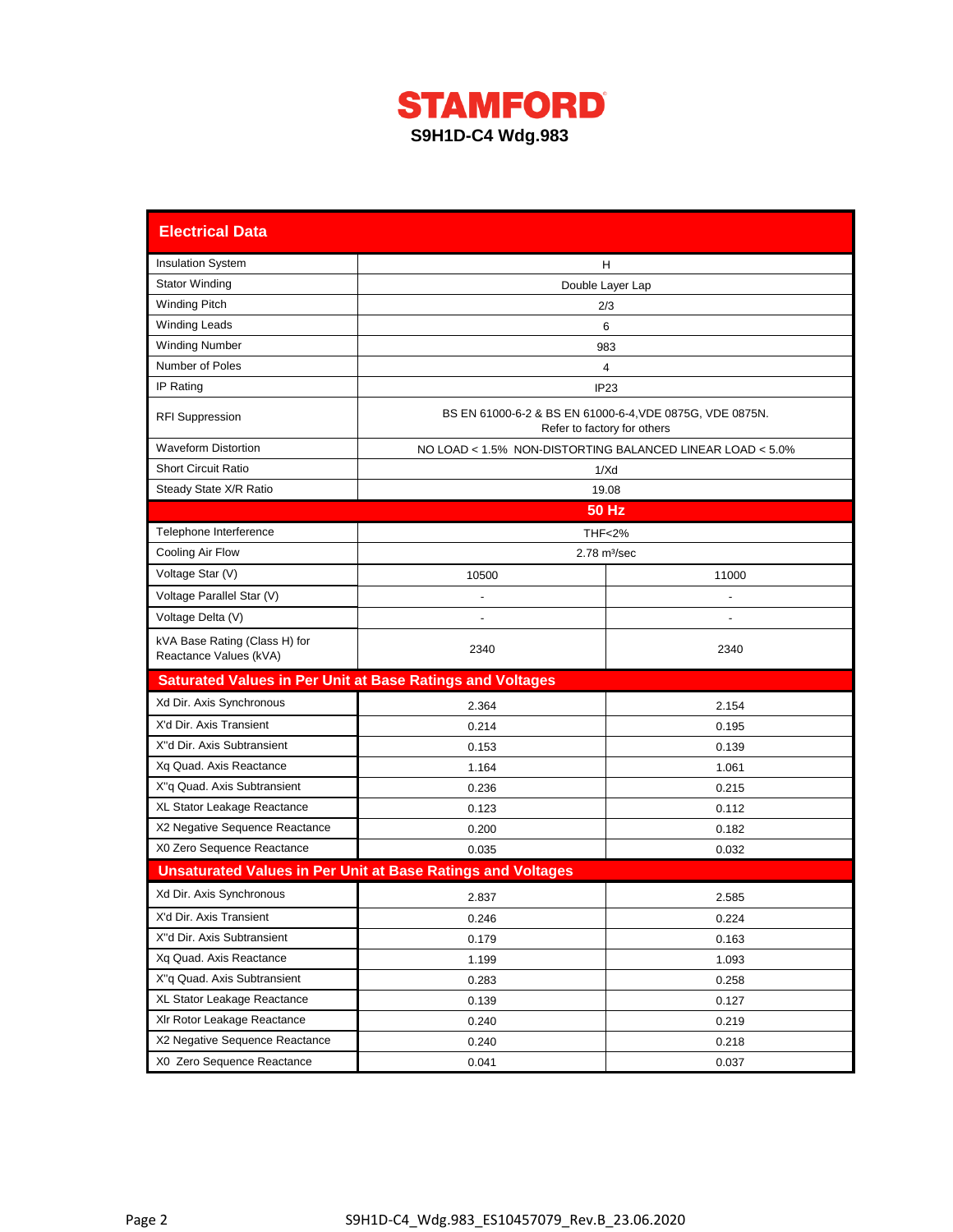

| <b>Time Constants (Seconds)</b>                                   |                                                                                          |                                                                                      |  |  |  |  |
|-------------------------------------------------------------------|------------------------------------------------------------------------------------------|--------------------------------------------------------------------------------------|--|--|--|--|
| T'd Transient Time Const.                                         | 0.230                                                                                    |                                                                                      |  |  |  |  |
| T"d Sub-Transient Time Const.                                     | 0.020                                                                                    |                                                                                      |  |  |  |  |
| T'do O.C. Field Time Const.                                       | 2.530                                                                                    |                                                                                      |  |  |  |  |
| Ta Armature Time Const.                                           | 0.052                                                                                    |                                                                                      |  |  |  |  |
| T"q Sub-Transient Time Const.                                     |                                                                                          | 0.0240                                                                               |  |  |  |  |
| Resistances in Ohms ( $\Omega$ ) at 22 <sup>°</sup> C             |                                                                                          |                                                                                      |  |  |  |  |
| Stator Winding Resistance (Ra),<br>per phase for series connected | 0.5980                                                                                   |                                                                                      |  |  |  |  |
| Rotor Winding Resistance (Rf)                                     |                                                                                          | 0.53                                                                                 |  |  |  |  |
| <b>Exciter Stator Winding Resistance</b>                          |                                                                                          | 9.8                                                                                  |  |  |  |  |
| Exciter Rotor Winding Resistance per<br>phase                     |                                                                                          | 0.014                                                                                |  |  |  |  |
| PMG Phase Resistance (Rpmg) per<br>phase                          |                                                                                          | 3.8                                                                                  |  |  |  |  |
| Positive Sequence Resistance (R1)                                 |                                                                                          | 0.7475                                                                               |  |  |  |  |
| Negative Sequence Resistance (R2)                                 | 0.8611                                                                                   |                                                                                      |  |  |  |  |
| Zero Sequence Resistance (R0)                                     |                                                                                          | 0.7475                                                                               |  |  |  |  |
| <b>Saturation Factors</b>                                         | 11000V                                                                                   |                                                                                      |  |  |  |  |
| SG1.0                                                             | 0.17                                                                                     |                                                                                      |  |  |  |  |
| SG1.2                                                             | 0.696                                                                                    |                                                                                      |  |  |  |  |
| <b>Mechanical Data</b>                                            |                                                                                          |                                                                                      |  |  |  |  |
| Shaft and Keys                                                    | All alternator rotors are dynamically balanced to better than ISO 21940-11 Grade 2.5 for | minimum vibration in operation. Two bearing generators are balanced with a half key. |  |  |  |  |
|                                                                   | 1 Bearing                                                                                | 2 Bearing                                                                            |  |  |  |  |
| <b>SAE Adaptor</b>                                                | 0,00                                                                                     | 0, 00, None                                                                          |  |  |  |  |
| Moment of Inertia                                                 | 80.2 kgm <sup>2</sup>                                                                    | 76.8 kgm <sup>2</sup>                                                                |  |  |  |  |
| Weight Wound Stator                                               | 1787kg                                                                                   | 1787kg                                                                               |  |  |  |  |
| Weight Wound Rotor                                                | 1908kg<br>1809kg                                                                         |                                                                                      |  |  |  |  |
| Weight Complete Alternator                                        | 5250kg                                                                                   | 5200kg                                                                               |  |  |  |  |
| Shipping weight in a Crate                                        | 5600kg<br>5550kg                                                                         |                                                                                      |  |  |  |  |
| <b>Packing Crate Size</b>                                         | 260 x 200 x 220(cm)                                                                      | 260 x 200 x 220(cm)                                                                  |  |  |  |  |
| Maximum Over Speed                                                | 2250 RPM for two minutes                                                                 |                                                                                      |  |  |  |  |
| <b>Bearing Drive End</b>                                          | 6232                                                                                     |                                                                                      |  |  |  |  |
| Bearing Non-Drive End                                             | 6324                                                                                     | 6324                                                                                 |  |  |  |  |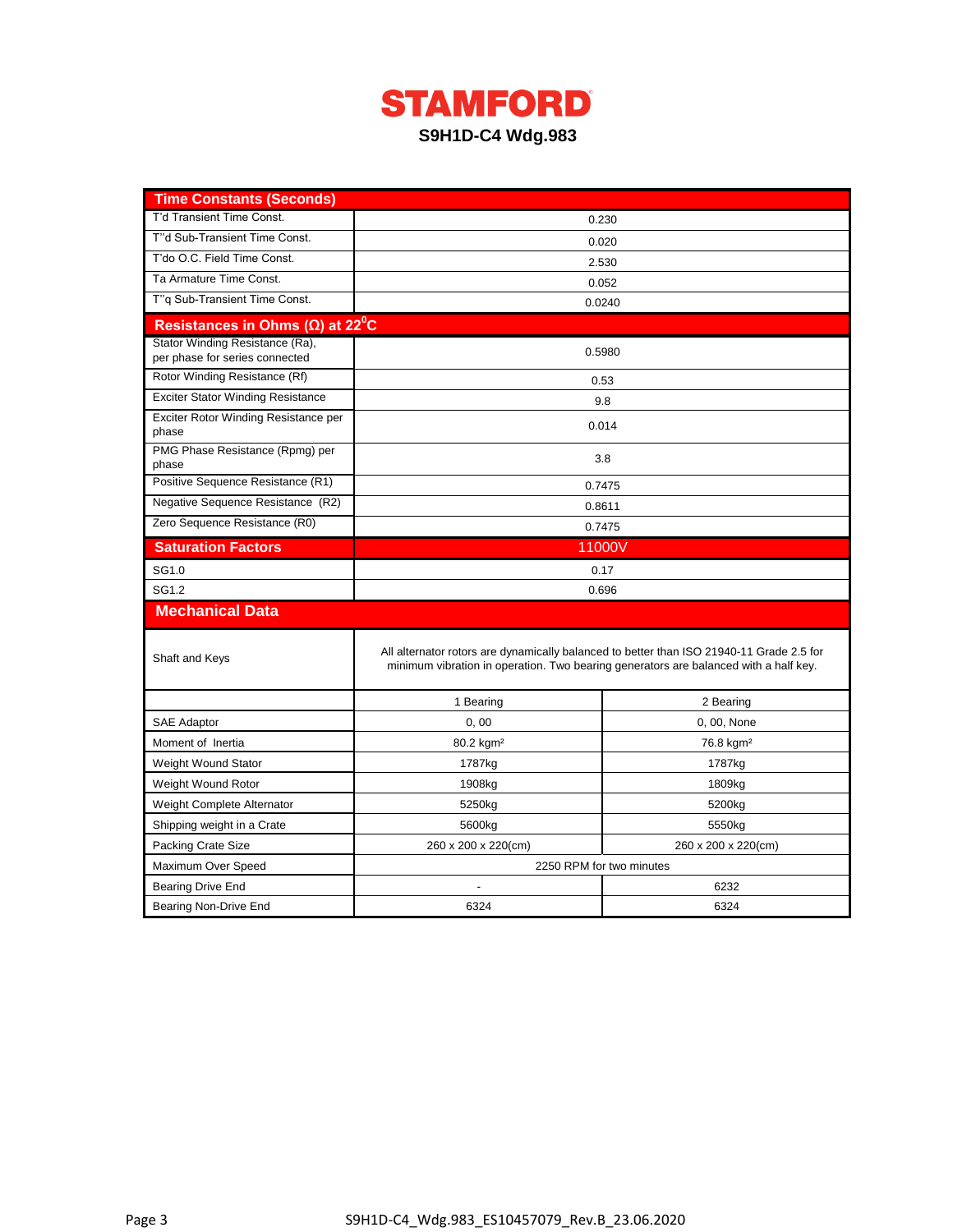

# **THREE PHASE EFFICIENCY CURVES**

**50Hz**



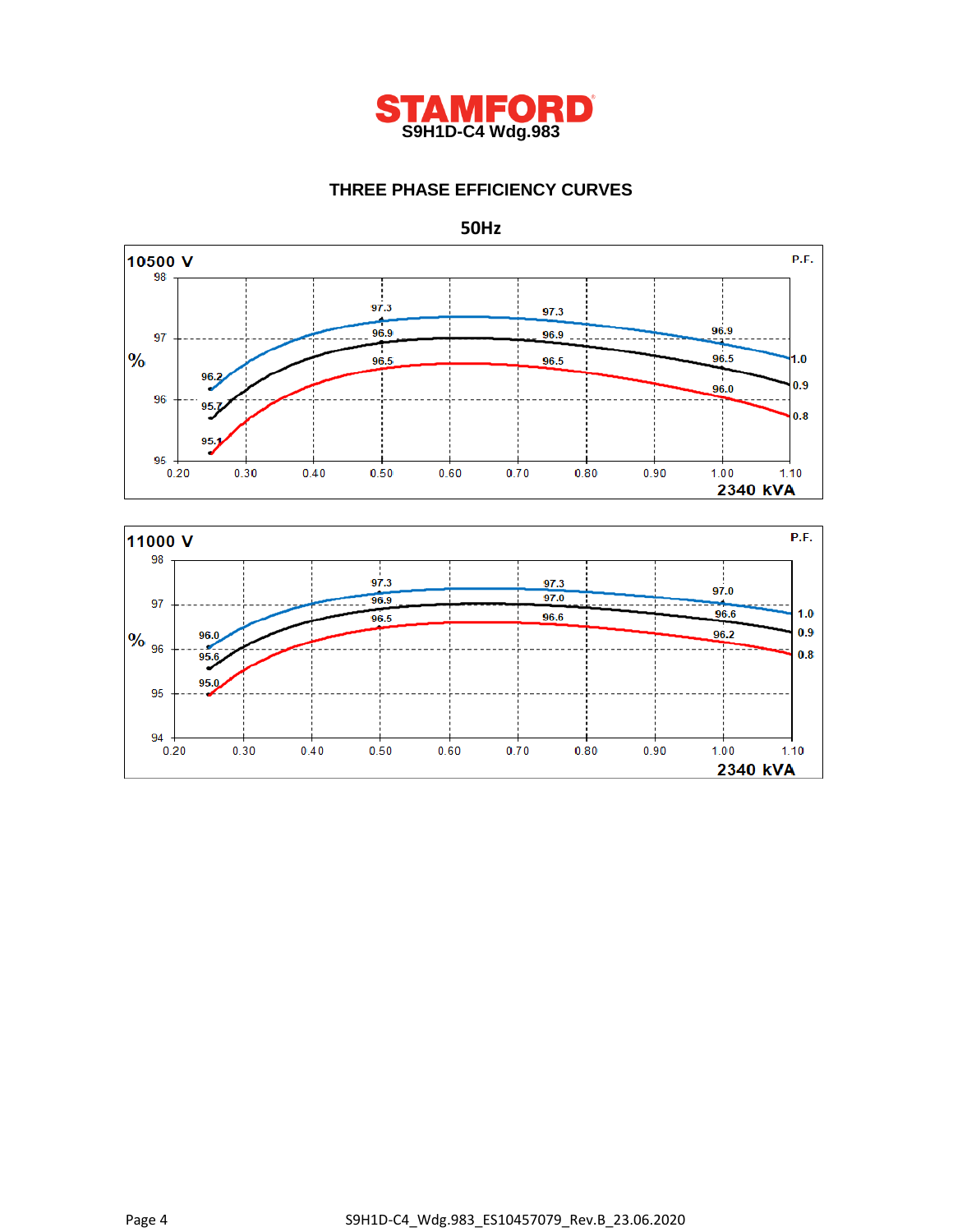



|            | <b>Transient Voltage Dip Scaling Factor</b> | <b>Transient Voltage Rise Scaling Factor</b> |                       |  |  |
|------------|---------------------------------------------|----------------------------------------------|-----------------------|--|--|
| Lagging PF | <b>Scaling Factor</b>                       | Lagging PF                                   | <b>Scaling Factor</b> |  |  |
| $\leq 0.4$ | 1.00                                        | $\leq$ 0.4                                   | 1.25                  |  |  |
| 0.5        | 0.95                                        |                                              | 1.20                  |  |  |
| 0.6        | 0.90                                        | 0.6                                          | 1.15                  |  |  |
| 0.7        | 0.86                                        | 0.7                                          | 1.10                  |  |  |
| 0.8        | 0.83                                        | > 0.7                                        | 1.00                  |  |  |
| 0.9        | 0.75                                        |                                              |                       |  |  |
| 0.95       | 0.70                                        |                                              |                       |  |  |
|            | 0.65                                        |                                              |                       |  |  |

**Note: To determine % Transient Voltage Dip or Voltage Rise at various PF, multiply the % Voltage Dip from the curve directly by the Scaling Factor.**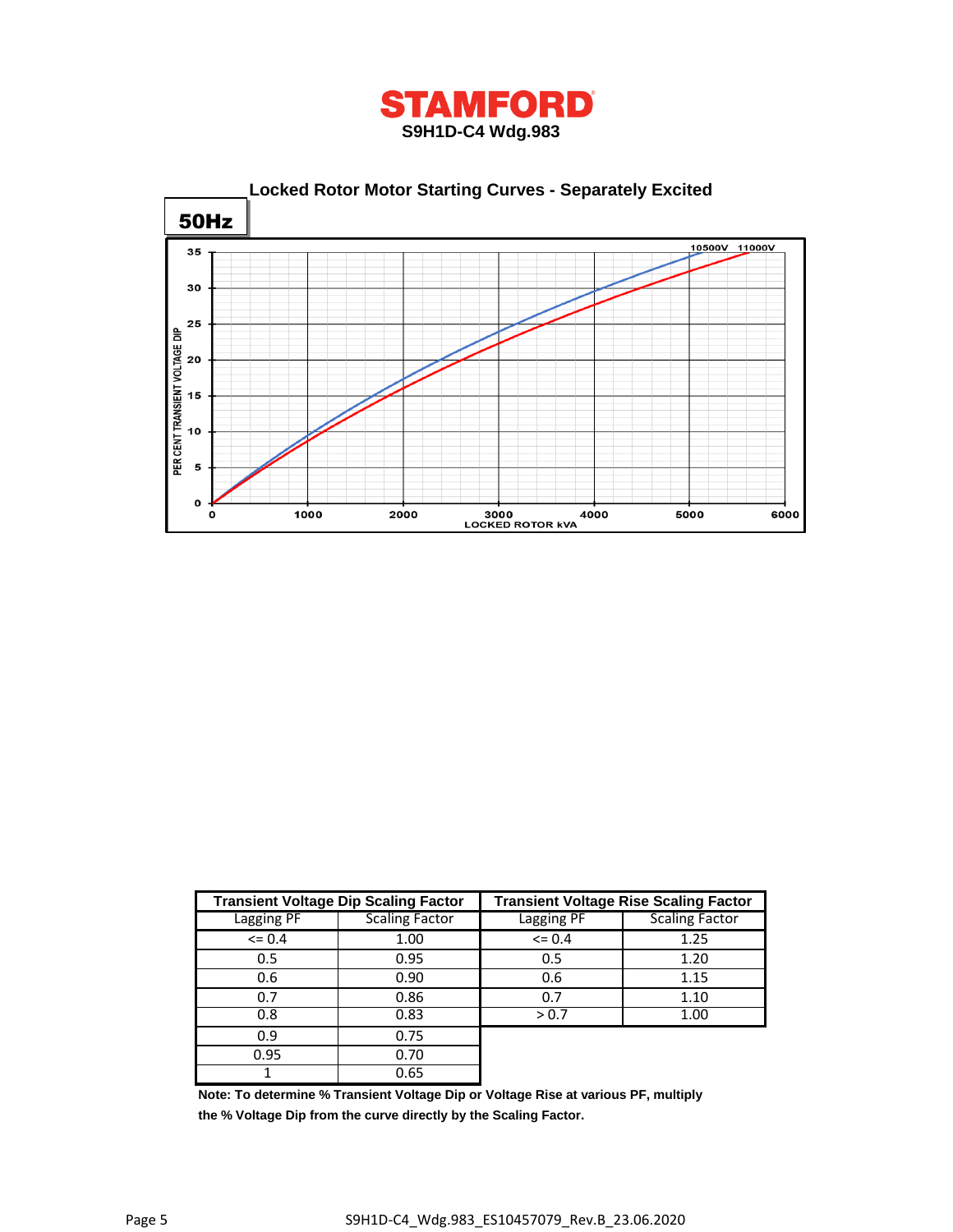

 **Three-phase Short Circuit Decrement Curve - Separately Excited**



#### **Note 1**

The following multiplication factors should be used to adjust the values from curve between time 0.001 seconds and the minimum current point in respect of nominal operating voltage :

|         | 50Hz   | 60Hz    |        |  |
|---------|--------|---------|--------|--|
| Voltage | Factor | Voltage | Factor |  |
| 10500V  | X 1.00 |         |        |  |
| 11000V  | X 1.05 |         |        |  |
|         |        |         |        |  |
|         |        |         |        |  |

The sustained current value is constant irrespective of voltage level

#### **Note 2**

The following multiplication factor should be used to convert the values calculated in accordance with NOTE 1 to those applicable to the various types of short circuit :

|         | int in respect of norminal operating voltage. |         |                          |                         | 3-phase   |          | 2-phase L-L 1-phase L-N |
|---------|-----------------------------------------------|---------|--------------------------|-------------------------|-----------|----------|-------------------------|
|         | 50Hz                                          |         | 60Hz                     | Ilnstantaneous          | x 1.00    | x 0.87   | $x$ 1.30                |
| Voltage | Factor                                        | Voltage | Factor                   | Minimum                 | x 1.00    | x 1.80   | x3.20                   |
| 10500V  | X 1.00                                        |         |                          | Sustained               | x 1.00    | $x$ 1.50 | x 2.50                  |
| 11000V  | X 1.05                                        |         | $\overline{\phantom{0}}$ | Max. sustained duration | $10$ sec. | 5 sec.   | 2 sec.                  |

All other times are unchanged **Note 3**

Curves are drawn for Star connections under no-load excitation at rated speeds. For other connection (where applicable) the following multipliers should be applied to current values as shown :

Parallel Star = Curve current value X 2

Series Delta = Curve current value X 1.732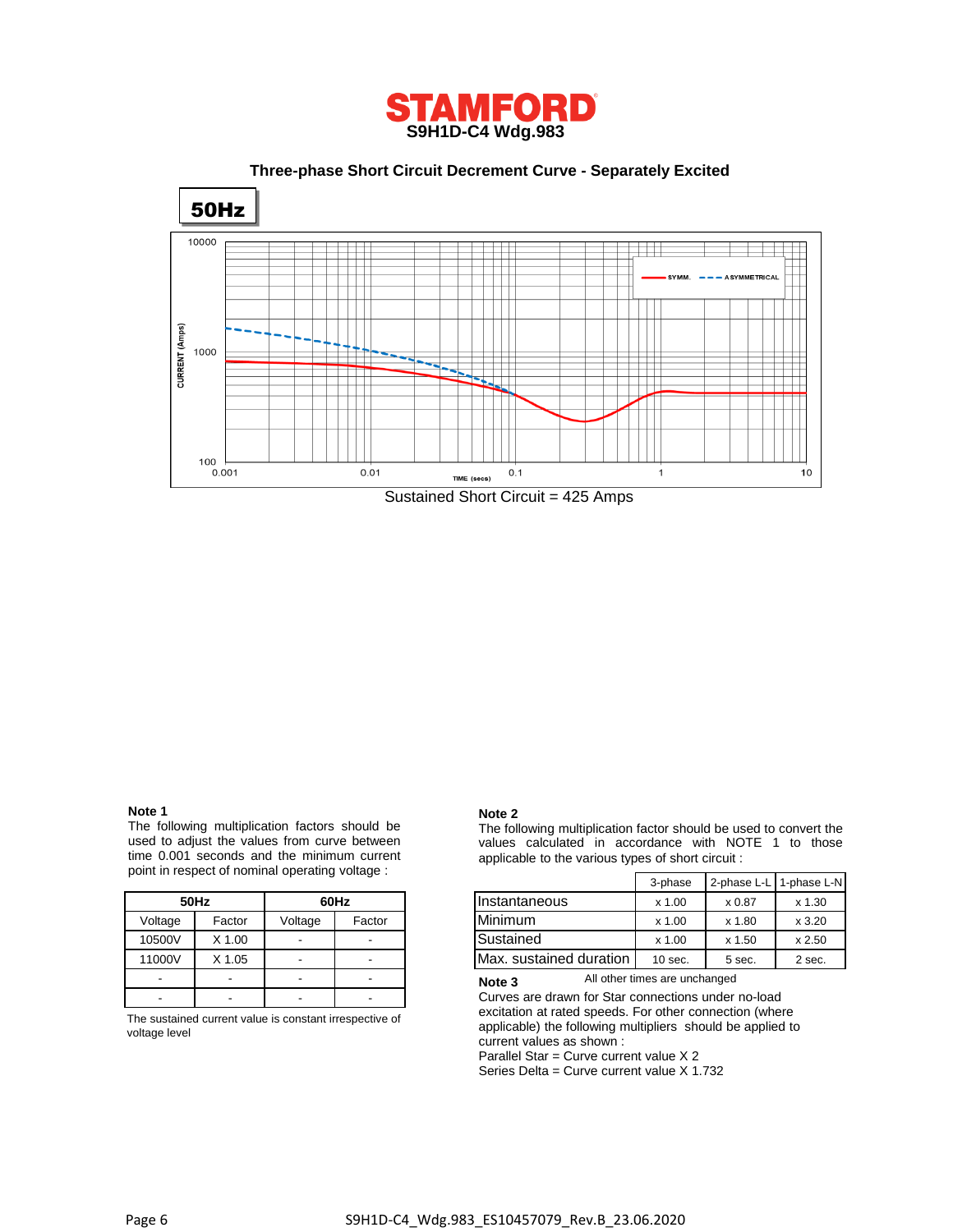

# **Typical Alternator Operating Charts**



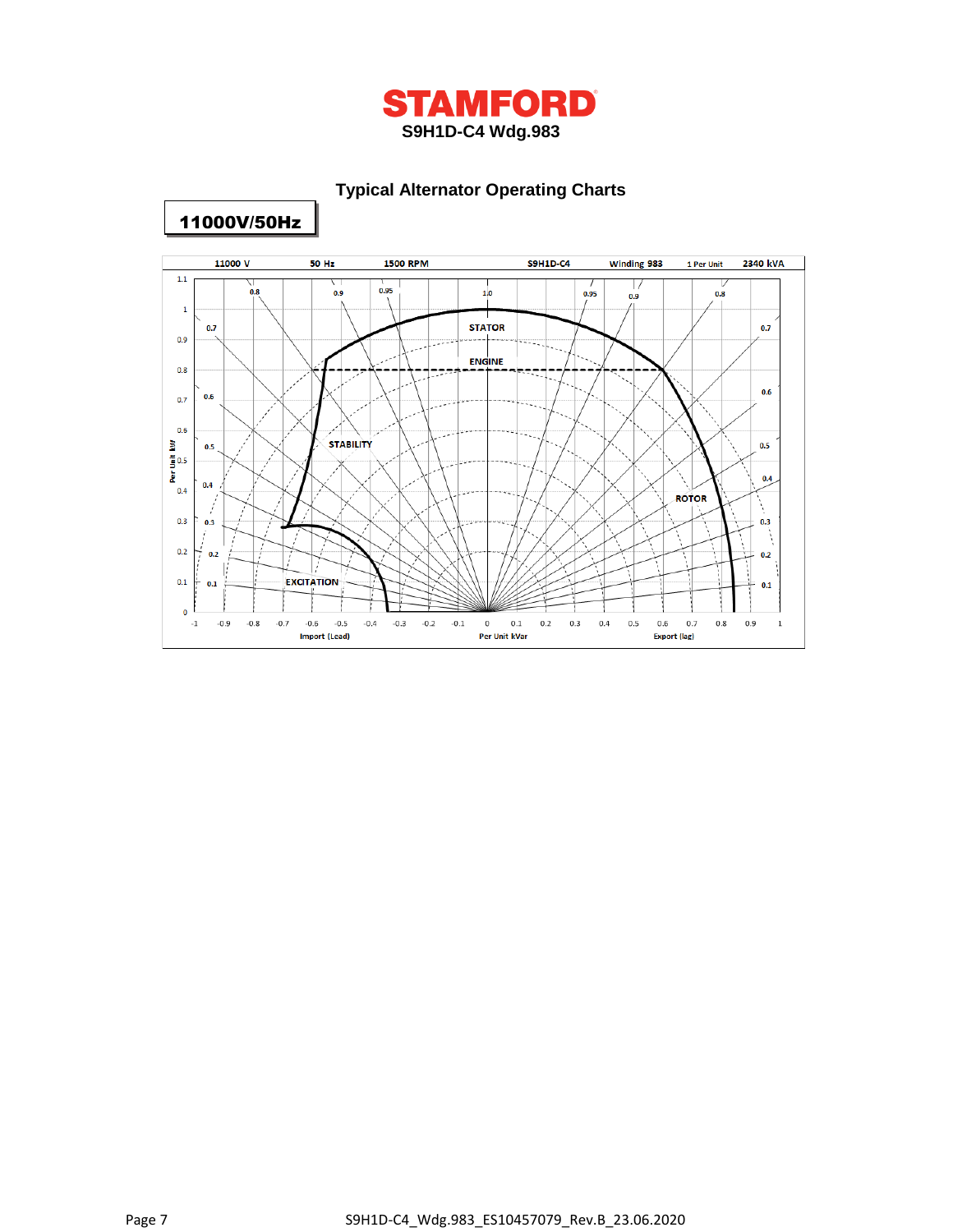

# **RATINGS AT 0.8 POWER FACTOR**

| Standby - 163/27°C<br>Class - Temp Rise |                   | Standby - 150/40°C |       | Cont. H - 125/40°C |       | Cont. F - 105/40°C |       |       |       |  |
|-----------------------------------------|-------------------|--------------------|-------|--------------------|-------|--------------------|-------|-------|-------|--|
|                                         | Star $(V)$        | 10500              | 11000 | 10500              | 11000 | 10500              | 11000 | 10500 | 11000 |  |
| 50                                      | Parallel Star (V) | N/A                | N/A   | N/A                | N/A   | N/A                | N/A   | N/A   | N/A   |  |
| Hz                                      | Delta (V)         | N/A                | N/A   | N/A                | N/A   | N/A                | N/A   | N/A   | N/A   |  |
|                                         | kVA               | 2574               | 2574  | 2504               | 2508  | 2340               | 2340  | 2153  | 2153  |  |
|                                         | kW                | 2059               | 2059  | 2003               | 2006  | 1872               | 1872  | 1722  | 1722  |  |
|                                         | Efficiency (%)    | 95.8               | 95.9  | 95.8               | 96.0  | 96.0               | 96.2  | 96.2  | 96.3  |  |
|                                         | kW Input          | 2151               | 2147  | 2090               | 2090  | 1949               | 1947  | 1790  | 1788  |  |
|                                         |                   |                    |       |                    |       |                    |       |       |       |  |
|                                         | Star $(V)$        | N/A                |       | N/A                |       | N/A                |       |       | N/A   |  |
| 60                                      | Parallel Star (V) |                    | N/A   | N/A                |       | N/A                |       | N/A   |       |  |
| Hz                                      | Delta (V)         |                    | N/A   |                    | N/A   |                    | N/A   |       | N/A   |  |
|                                         | kVA               | N/A                |       | N/A                |       | N/A                |       | N/A   |       |  |
|                                         | kW                | N/A                |       | N/A                |       | N/A                |       | N/A   |       |  |
|                                         | Efficiency (%)    | N/A                |       | N/A                |       | N/A                |       | N/A   |       |  |
|                                         | kW Input          | N/A                |       | N/A                |       | N/A                |       | N/A   |       |  |

### **De-rates**

All values tabulated above are subject to the following reductions:

- 5% when air inlet filters are fitted
- 3% for every 500 meters by which the operating altitude exceeds 1000 meters above mean sea level
- 3% for every 5°C by which the operational ambient temperature exceeds 40°C @ Class H temperature rise (please refer to applications for ambient temperature de-rates at other temperature rise classes)
- For any other operating conditions impacting the cooling circuit please refer to applications

Note: Requirement for operating in an ambient exceeding 60°C and altitude exceeding 4000 meters (for <690V) or 1500 meters (for >690V) must be referred to applications.

## **Dimensional and Torsional Drawing**

For dimensional and torsional information please refer to the alternator General Arrangement and rotor drawings available on our website (http://stamford-avk.com/)

**Note:** Continuous development of our products means that the information contained in our data sheets can change without notice, and specifications should always be confirmed with Cummins Generator Technologies prior to purchase.